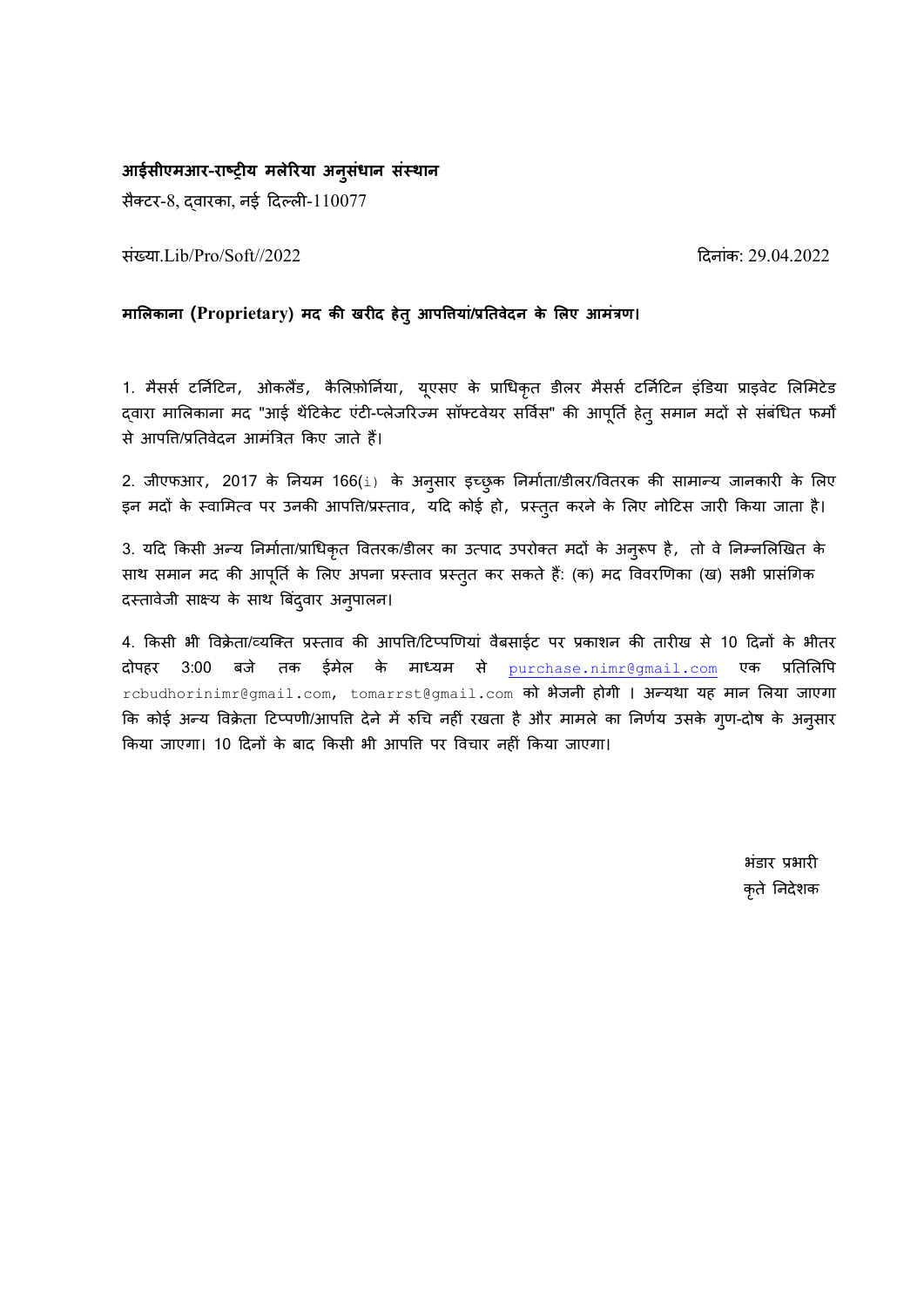### आईसीएमआर-राष्ट्रीय मलेरिया अनुसंधान संस्थान

सैक्टर-8, दवारका, नई दिल्ली- $110077$ 

संख्या.Lib/Pro/Soft//2022 बिनांक: 29.04.2022

मालिकाना (Proprietary) मद की खरीद हेत् आपति/प्रतिवेदन के लिए आमंत्रण

1. ग्रामरली, इंक, सेन फ्रान्सिसको के प्राधिकृत डीलर मैसर्स ब्रिज पीपल टेक्नालोजी साल्युशन्स प्राईवेट लिमिटेड, द्वारा मालिकाना मद "ग्रामरली" की आपूर्ति हेत् समान मदों से संबंधित फर्मों से आपत्ति/प्रतिवेदन आमंत्रित किए जाते हैं।

2. जीएफआर, 2017 के नियम 166(1) के अनुसार इच्छुक निर्माता/डीलर/वितरक की सामान्य जानकारी के लिए इन मदों के स्वामित्व पर उनकी आपत्ति/प्रस्ताव, यदि कोई हो, प्रस्तुत करने के लिए नोटिस जारी किया जाता है।

3. यदि किसी अन्य निर्माता/प्राधिकृत वितरक/डीलर का उत्पाद उपरोक्त मदों के अन्रूप है, तो वे निम्नलिखित के साथ समान मद की आपूर्ति के लिए अपना प्रस्ताव प्रस्तुत कर सकते हैं: (क) मद विवरणिका (ख) सभी प्रासंगिक दस्तावेजी साक्ष्य के साथ बिंदुवार अनुपालन।

4. किसी भी विक्रेता/व्यक्ति प्रस्ताव की आपत्ति/टिप्पणियां वैबसाईट पर प्रकाशन की तारीख से 10 दिनों के भीतर दोपहर 3:00 बजे तक ईमेल के माध्यम से purchase.nimr@gmail.com एक प्रतिलिपि rcbudhorinimr@gmail.com, tomarrst@gmail.com को भेजनी होगी | अन्यथा यह मान लिया जाएगा कि कोई अन्य विक्रेता टिप्पणी/आपत्ति देने में रुचि नहीं रखता है और मामले का निर्णय उसके गुण-दोष के अनुसार किया जाएगा। 10 दिनों के बाद किसी भी आपति पर विचार नहीं किया जाएगा।

भंडार भौगोलिक करने के बाद में समाप्त करने के बाद में समाप्त करने के बाद में समाप्त करने के बाद में समाप्त करने क्ति जिदेशक अन्यता अस्ति । अन्यता अस्ति । अन्यता अस्ति । अन्यता अस्ति । अन्यता अस्ति । अन्यता अस्ति । अन्यता अ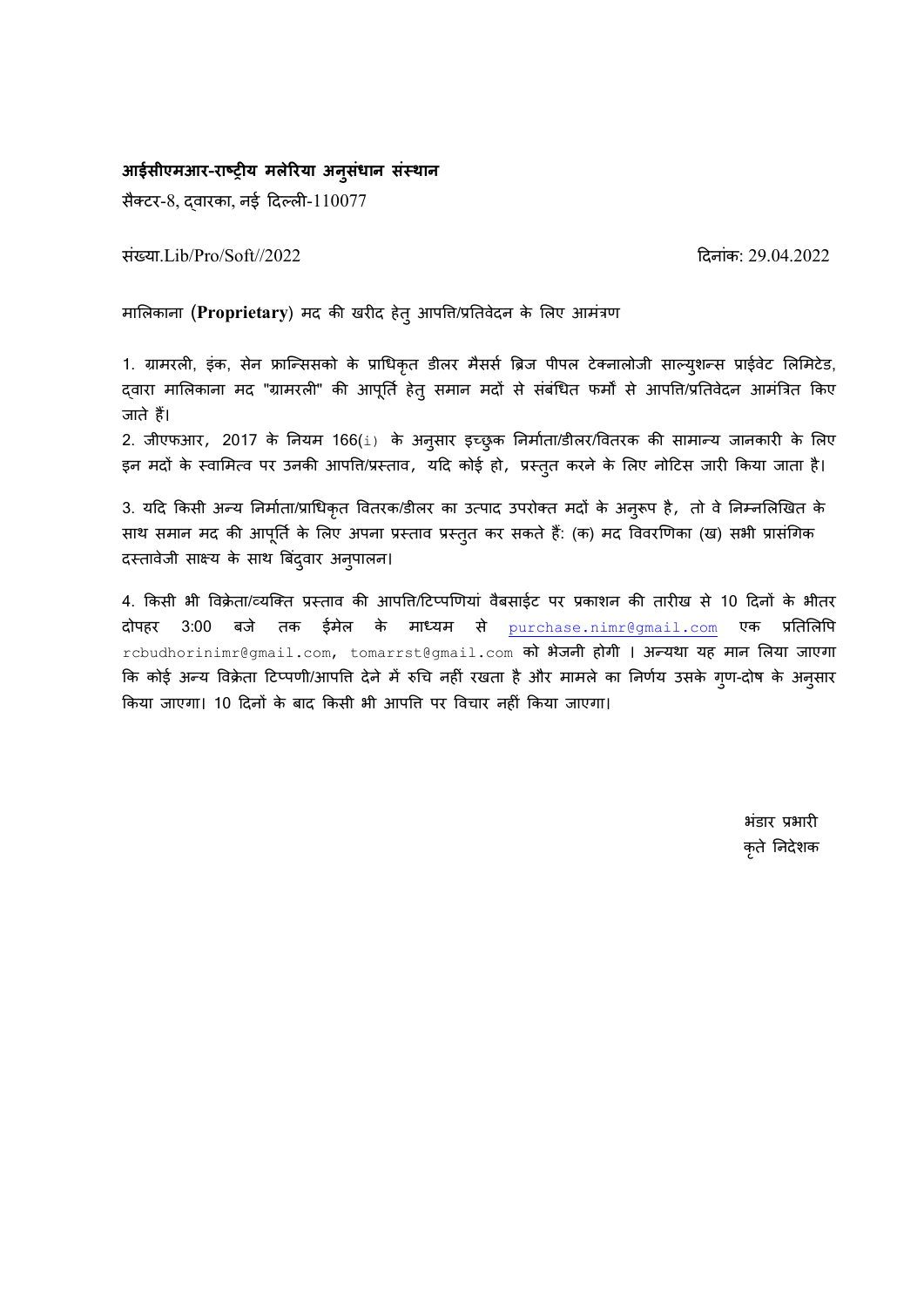#### आईसीएमआर-राष्ट्रीय मलेरिया अनुसंधान संस्थान

सैक्टर-8, दवारका, नई दिल्ली- $110077$ 

संख्या.Lib/Pro/Soft//2022 बिनांक: 29.04.2022

.

मालिकाना (Proprietary) मद की खरीद हेत् आपति/प्रतिवेदन के लिए आमंत्रण

1. मैसर्स इंटरनेशनल सब्सक्रिप्शन एजेंसी के अधिकृत डीलर मैसर्स एक्लैट इंजीनियरिंग प्रा. लिमिटेड मालिकाना मद "रिमोटएक्स-माईलोफ्ट" की आपूर्ति हेतु समान मदों से संबंधित फर्मों से आपत्ति/प्रतिवेदन आमंत्रित किए जाते हैं।

2. जीएफआर, 2017 के नियम 166(i) के अनुसार इच्छुक निर्माता/डीलर/वितरक की सामान्य जानकारी के लिए इन मदों के स्वामित्व पर उनकी आपत्ति/प्रस्ताव, यदि कोई हो, प्रस्तुत करने के लिए नोटिस जारी किया जाता है।

3. यदि किसी अन्य निर्माता/प्राधिकृत वितरक/डीलर का उत्पाद उपरोक्त मदों के अनुरूप है, तो वे निम्नलिखित के साथ समान मद की आपूर्ति के लिए अपना प्रस्ताव प्रस्तुत कर सकते हैं: (क) मद विवरणिका (ख) सभी प्रासंगिक दस्तावेजी साक्ष्य के साथ बिंदुवार अनुपालन।

4. किसी भी विक्रेता/व्यक्ति प्रस्ताव की आपत्ति/टिप्पणियां वैबसाईट पर प्रकाशन की तारीख से 10 दिनों के भीतर दोपहर 3:00 बजे तक ईमेल के माध्यम से  $\frac{p}{p}$ urchase.nimr@gmail.com एक प्रतिलिपि rcbudhorinimr@gmail.com, tomarrst@gmail.com को भेजनी होगी | अन्यथा यह मान लिया जाएगा कि कोई अन्य विक्रेता टिप्पणी/आपति देने में रुचि नहीं रखता है और मामले का निर्णय उसके गुण-दोष के अनुसार किया जाएगा। 10 दिनों के बाद किसी भी आपति पर विचार नहीं किया जाएगा।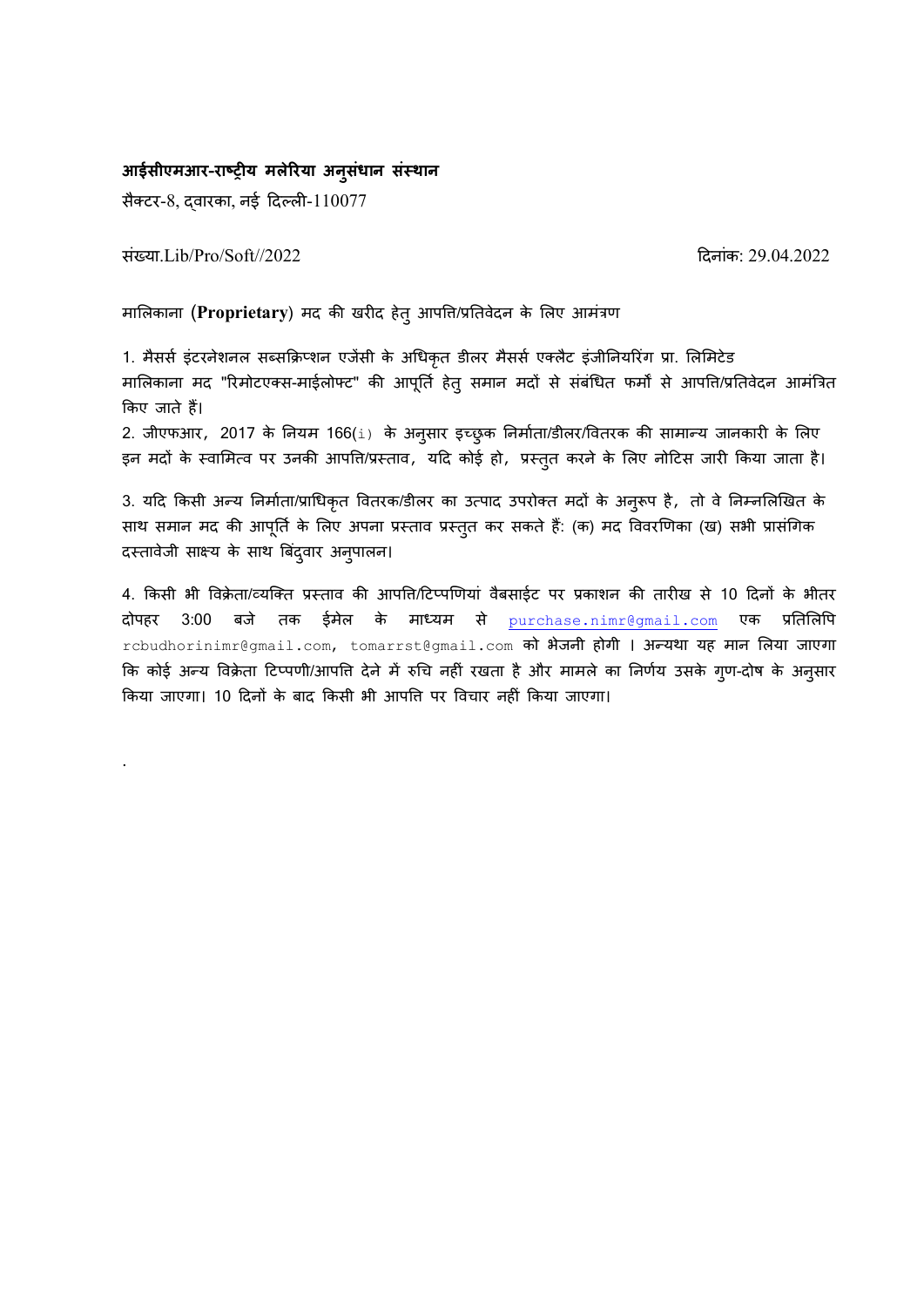#### <u>शर्ते एवं निबंधन</u>

1. ईमेल द्वारा भेजी गई दर सूची पर ही विचार किया जाएगा।

2. निविदा केवल संलग्न प्रारूप में प्रस्तुत करनी है। किसी अन्य रूप में स्वीकार्य नहीं है।

3. बोलीदाता को स्पष्ट रूप से उल्लेख करना चाहिए कि वे निर्माता हैं , निर्माता के पते से निदेशक, आईसीएमआर-एनआईएमआर, नई दिल्ली को निविदा के साथ प्रस्तुत करना होगा। एक निर्माता केवल एक एजेंट/डीलर को प्राधिकृत कर सकता है।

4. अंतिम तिथि और समय के पश्चात् प्राप्त दर सूची को अस्वीकार किया जा सकता है।

5. जीएसटी, आईसीएमआर-एनआईएमआर, नई दिल्ली के लिए भारत सरकार के मानदंडों के अनुसार लागू होगा।

6. दर सूची में उल्लखित बोलीदाता शर्तें आईसीएमआर-एनआईएमआर, नई दिल्ली के लिए बाध्यकारी नहीं होंगी। 7. टंकित दर सूची को प्राथमिकता दी जाएगी और दर सूची में प्रत्येक सुधार पर बोली लगाने वाले के हस्ताक्षर होने चाहिए, ऐसा न करने पर, दर सूची को अस्वीकार कर दिया जाएगा।

8. दर सूची और/या वस्त्ओं की आपूर्ति के किसी भी नियम और शर्तों से संबंधित कोई भी विवाद, केवल दिल्ली क्षेत्राधिकार के अधीन होगा,

9. मूल्य विक्रेता के पत्र शीर्ष पर उद्धृत किया जाना चाहिए, जिस पर विधिवत मुहर लगी हो और हस्ताक्षर किए गए हों।

10. क्रय आदेश जारी होने की तारीख से 4 सप्ताह के भीतर सॉफ्टवेयर सेवा को आईसीएमआर-एनआईएमआर, नई दिल्ली में वितरित / प्रदान किया जाना चाहिए, यदि आपूर्ति की अवधि समाप्त होने के बाद आपूर्ति की जाती है तो प्रति सप्ताह 1% शुल्क लगाया जाएगा, जो सॉफ्टवेयर मूल्य के कुल मूल्य का अधिकतम 10 % के अधीन है। 11. दर सूची में, क्रम संख्या और मदों का नाम संलग्न प्रारूप के अनुसार समान होना चाहिए।

12. दर सूची की वैधता न्यूनतम 6 माह की अवधि के लिए होनी चाहिए।

13. यदि किसी बोलीदाता दवारा उदधृत मूल्य संरचना में, इकाई मूल्य और कुल मूल्य (जो मात्रा से इकाई मूल्य को ग्णा करके प्राप्त किया जाता है) के बीच विसंगति है, तो इकाई मूल्य तदनुसार सही किए गए कुल मूल्य पर लागू होगा। यदि शब्दों और अंकों में व्यक्त राशि के बीच एक विसंगति है, शब्दों में राशि मान्य होगी। 14. निदेशक, एनआईएमआर बिना कोई कारण बताए किसी या सभी दर सूचियों को अस्वीकार करने का अधिकार सुरक्षित रखता है।

15. कृपया ई-मेल में दर्शाए गए विषय में दर सूची संख्या और देय दिनांक का स्पष्ट रूप से उल्लेख करें।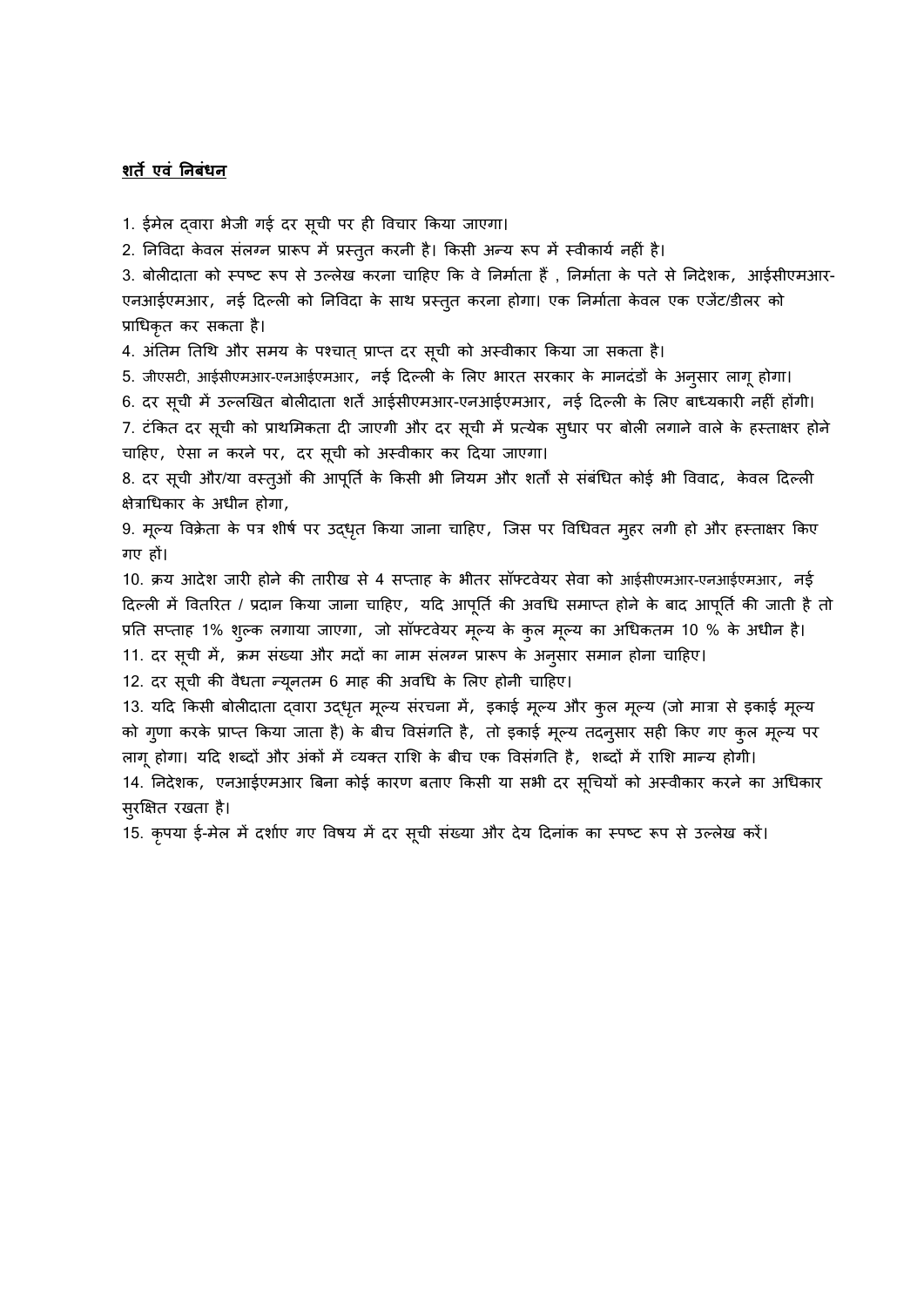### ICMR-National Institute of Malaria Research

Sector-8, Dwarka, New Delhi-110077

No.Lib/Pro/Soft//2022 Dated: 29.04.2022

## Invitation of Objections/Representation for Purchase of Proprietary Item

- 1. Objection/Representation from firms dealing in similar items is invited for supply of proprietary item "iThenticate anti-plagiarism software service" by M/s Turnitin India Private Limited authorized dealer of M/s Turnitin, Oakland, California, USA.
- 2. The Notice is issued for general information of Aspirant Manufacturer/Dealer/Distributor to submit their objections/proposal, if any, on proprietorship of these items in terms of Rule 166(i) of GFR, 2017.
- 3. In Case, the product of any other Manufacturer/Authorized distributor/dealer conforms to the aforesaid items, they may submit their proposal for the supply of same item along with the following: (a) Item brochure (b) Point-by-point compliance, along with all relevant documentary evidence.
- 4. The objection/comments of any vendor/person proposal should be send through email to purchase.nimr@gmail.com CC to rcbudhorinimr@gmail.com, tomarrst@gmail.com within 10 days from the date of publication on website up to 3:00 pm, failing which it will be presumed that no any other vendor is interested to offer comments/objection and case will be de decided accordingly on its merit. After 10 days no objection will be entertained.

Store-in-charge For Director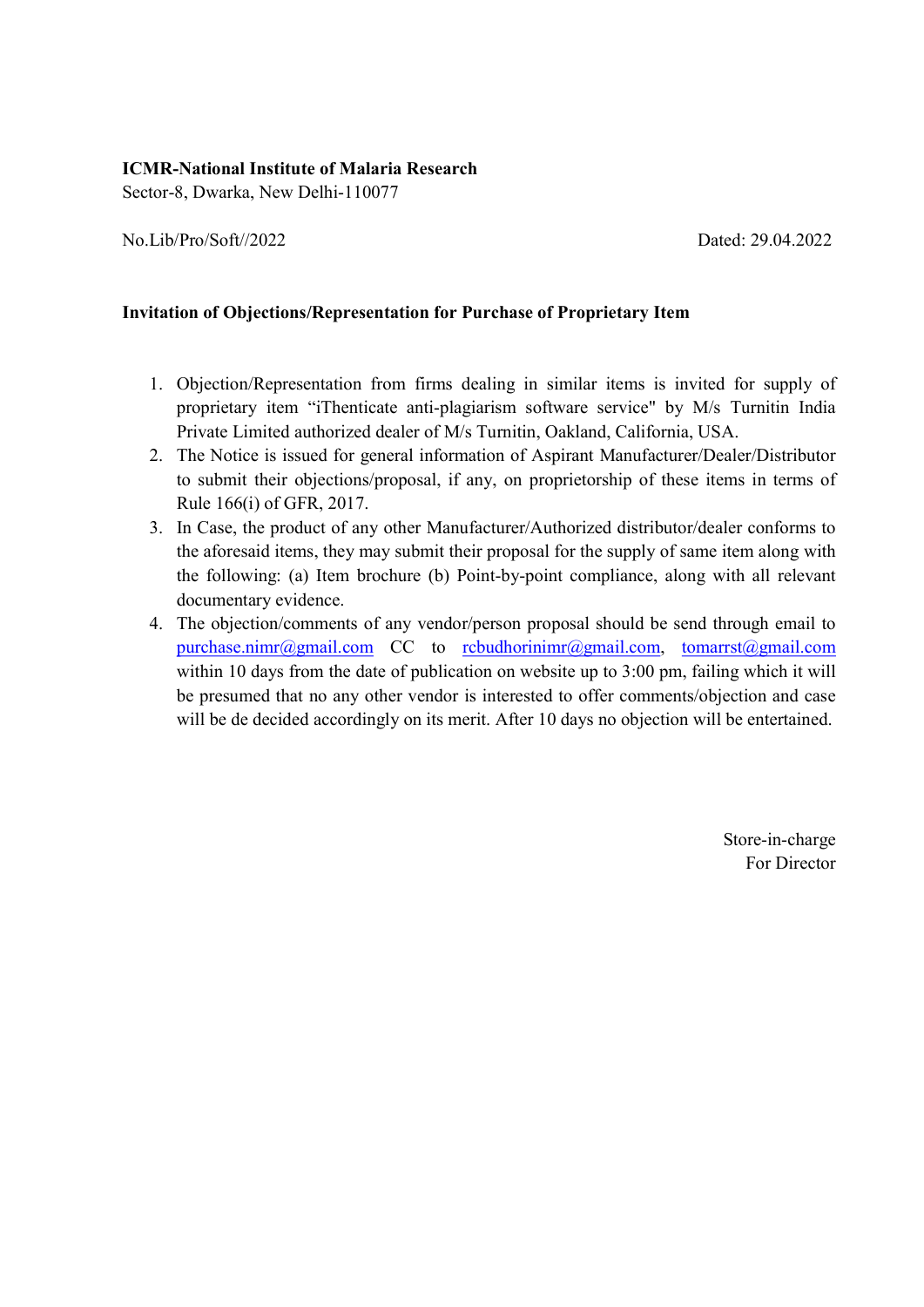### ICMR-National Institute of Malaria Research

Sector-8, Dwarka, New Delhi-110077

No.Lib/Pro/Soft//2022 Dated: 29.04.2022

## Invitation of Objections/Representation for Purchase of Proprietary Item

- 1. Objection/Representation from firms dealing in similar items are invited for supply of proprietary item "Grammarly" by M/s Bridge People Technology Solutions Pvt. Ltd, authorized dealer of Grammarly, Inc, San Francisco.
- 2. The Notice is issued for general information of Aspirant Manufacturer/Dealer/Distributor to submit their objections/proposal, if any, on proprietorship of these items in terms of Rule 166(i) of GFR, 2017.
- 3. In Case, the product of any other Manufacturer/Authorized distributor/dealer conforms to the aforesaid items, they may submit their proposal for the supply of same item along with the following: (a) Item brochure (b) Point-by-point compliance, along with all relevant documentary evidence.
- 4. The objection/comments of any vendor/person proposal should be send through email to purchase.nimr@gmail.com CC to rcbudhorinimr@gmail.com, tomarrst@gmail.com within 10 days from the date of publication on website up to 3:00 pm, failing which it will be presumed that no any other vendor is interested to offer comments/objection and case will be de decided accordingly on its merit. After 10 days no objection will be entertained.

Store-in-charge For Director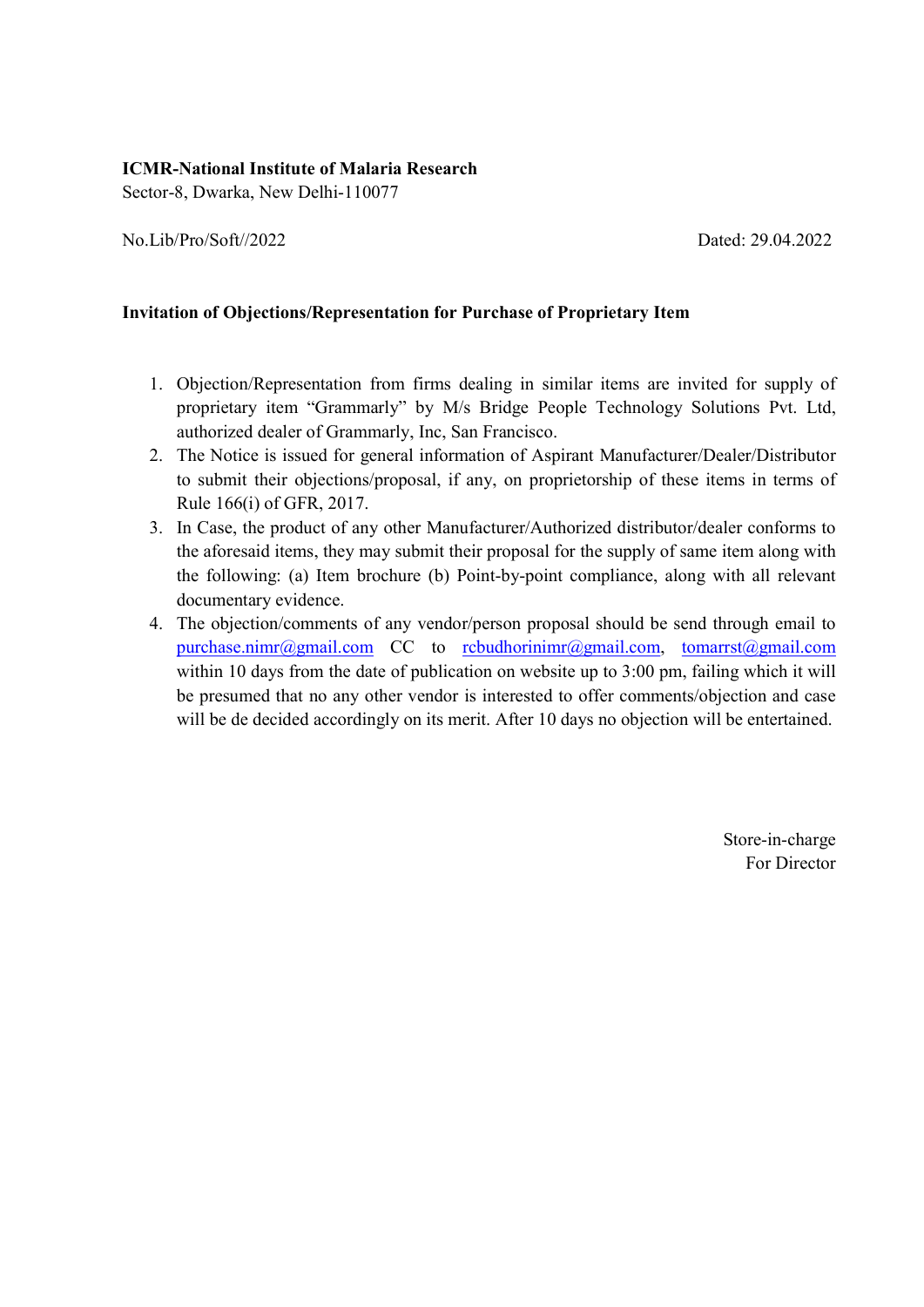### ICMR-National Institute of Malaria Research

Sector-8, Dwarka, New Delhi-110077

No.Lib/Pro/Soft//2022 Dated: 29.04.2022

# Invitation of Objections/Representation for Purchase of Proprietary Item

- 1. Objection/Representation from firms dealing in similar items are invited for supply of proprietary item "RemoteX-MyLoft" by M/s International Subscription Agency authorized dealer of M/s Eclat Engineering Pvt. Ltd.
- 2. The Notice is issued for general information of Aspirant Manufacturer/Dealer/Distributor to submit their objections/proposal, if any, on proprietorship of these items in terms of Rule 166(i) of GFR, 2017.
- 3. In Case, the product of any other Manufacturer/Authorized distributor/dealer conforms to the aforesaid items, they may submit their proposal for the supply of same item along with the following: (a) Item brochure (b) Point-by-point compliance, along with all relevant documentary evidence.
- 4. The objection/comments of any vendor/person proposal should be send through email to purchase.nimr@gmail.com CC to rcbudhorinimr@gmail.com, tomarrst@gmail.com within 10 days from the date of publication on website up to 3:00 pm, failing which it will be presumed that no any other vendor is interested to offer comments/objection and case will be de decided accordingly on its merit. After 10 days no objection will be entertained.

Store-in-charge For Director